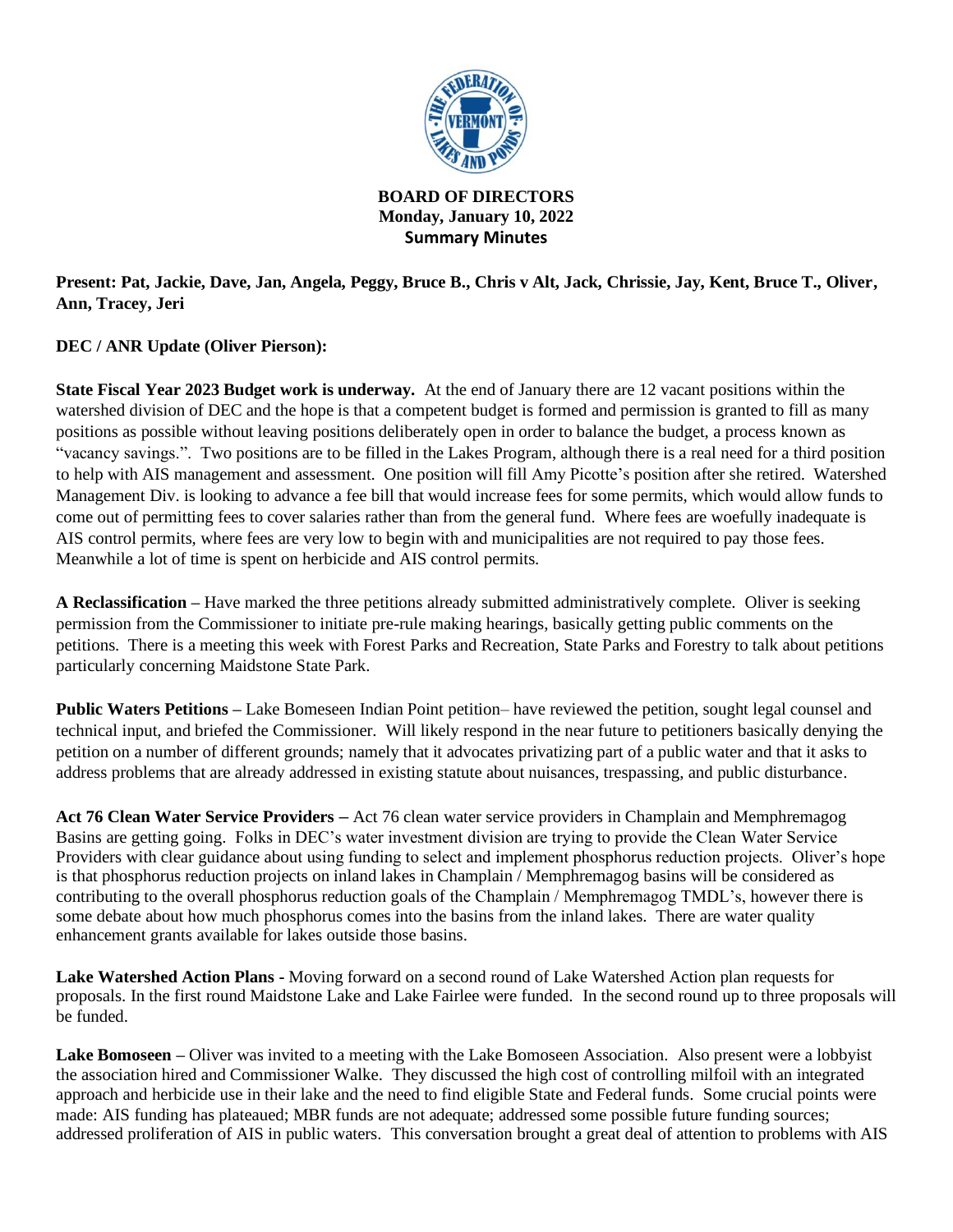funding. The AIS Decal bill and related hearings will also shed light on the issue. There is a need for more dramatic action to increase AIS funding.

#### **Question to Oliver about local town dams:**

State is reluctant to take over private dams because of the cost of maintaining them and is quick to use dam safety and risk issues as reasons to lower water levels, remove stop logs, or even remove dams in the interest of public safety and to remove risk of a flooding event. Continuing discussions occur with dam safety colleagues about how to get private dam owners to comply with dam safety rules without simply removing dams, so that the unintended consequence of a wave of dam removals across the State can be avoided. ARPA money and/or infrastructure money is increasing the budget for dam repairs and hiring is going on to manage those funds, which will be used mostly on state owned dams. Folks interested in maintaining artificially impounded bodies of water on a run or river don't have a lot of funding sources for dam repairs.

### **Ad Hoc Policies Committee (Kent):**

Three policies are nearly done or in review; Grants, Public Relations, and Documents Retention. -Documents Retention policy is with the attorney and expected back soon.

## **Legislative Committee (Chrissie):**

BOD received three documents from Chrissie prior to the meeting: a copy of the recently introduced Wake Boat Regulation bill recently introduced by Rep. Briglin and Rep. Masland; a copy of the draft AIS Decal bill; and a summary of both bills prepared by the Legislative Committee with a bullet list of reasons for asking FOVLAP's support of both. The Leg. Committee is asking for BOD support to advocate and support these bills. At length Comments and discussion of both bills followed.

**Motion that the Board supports the Legislative committee in going forward with advocating for the management of wake boats: Jack; 2<sup>nd</sup> Jan. – Motion carries one nay one abstention.** 

**Motion to support the effort with the language we just approved; the Board supports the Legislative**  committee in going forward with advocating for the AIS decal sticker; Jan; 2<sup>nd</sup> Jack. Motion carries **unanimously.**

### **Wake Boat Petition (Jack):**

Petition by Responsible Wakes for VT Lakes is requesting a change in public water rules by petition process through ANR and is approaching completion by the end of January.

## **Lakes Reclassification – Septic system issue (Chris von Alt):**

The BOD was asked to review a letter written by Chris von Alt that requests and gives reason why the 10 VSA 1259D should be fixed and is intended to light a fire to get a rule change and advance reclassification efforts. The rule is inhibiting some lakes from moving forward with petitions for A1 reclassification. Another point in the letter is for consideration that an A1 water body should have language about upgrading or addressing faltering or failed septic systems on that water body. The intention is for FOVLAP to send this letter, knowing that FOVLAP has already supported the reclassification efforts.

**Motion that the Board authorize Pat to sign and send the letter, that might have minor modifications to it that are not included, regarding lake reclassification legislative change and dated Jan. 5th : Chris vAlt; Chrissie 2nd . Carried unanimously.**

# **Committee Reports**

**AIS Funding Event/Events Committee (Jackie/Jack):** A joint planning effort with the Events Committee and the AIS ad hoc Committee, there are 53 people currently registered, which is positive since this is the first time an event has been planned for January. The intent of this event was to pick topics of interest. A recording will be available.